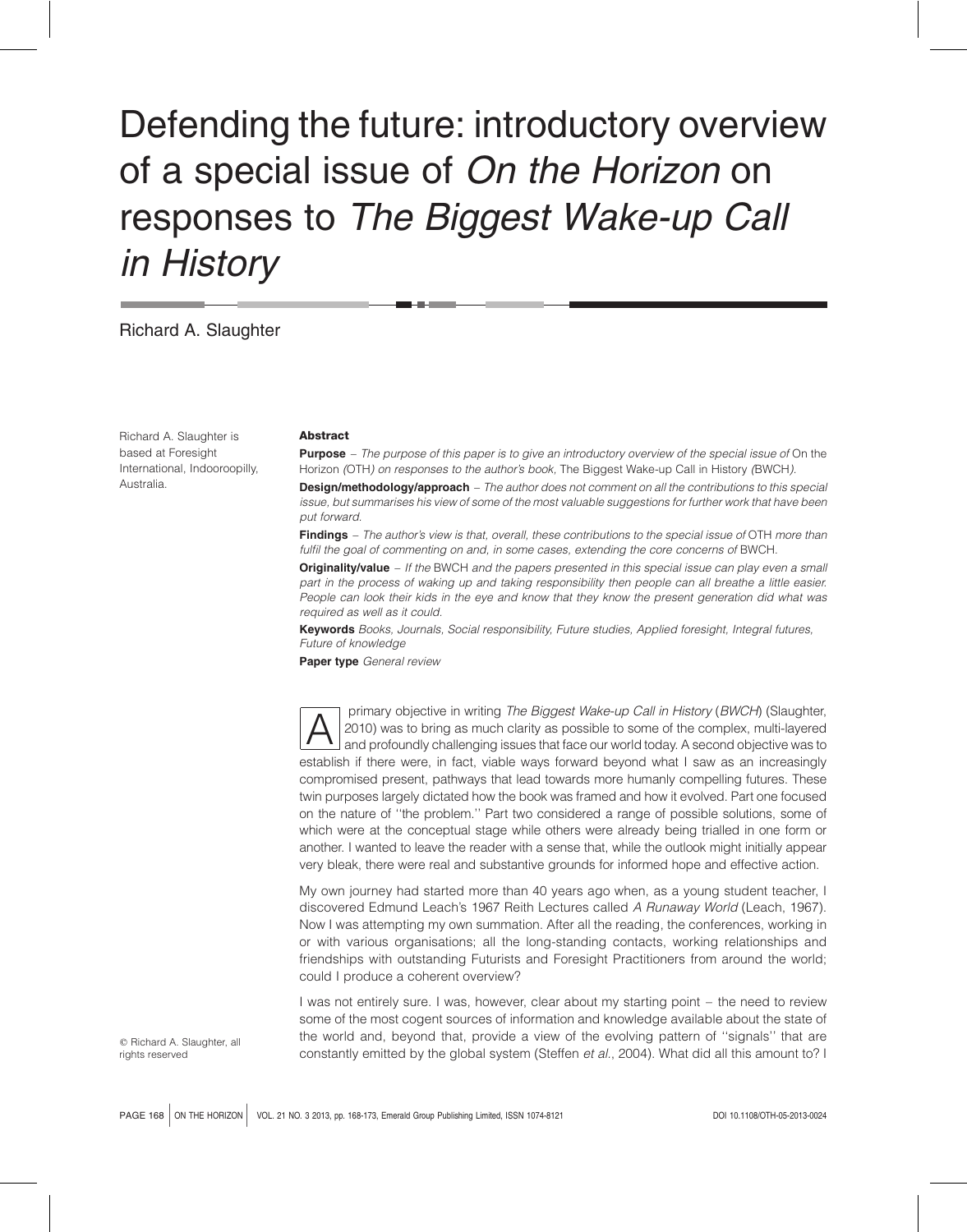felt from the outset that the story I would tell would, to some extent, not necessarily be the kind of news that people would be ready to hear. So early on it was unclear how the project would work out. As the first chapters took shape, however, a narrative began to develop reflecting what is, perhaps, an underlying reality of our times. That is, the many ways that the human species is driving some parts of the global system beyond any reasonable limits. It was inevitable, therefore, that the Limits to Growth (LtG) project that began in the early 1970s would become a central theme (Meadows et al., 1972). As Part one evolved, I felt it sufficiently ''on track'' to circulate the current draft to some of my colleagues for their feedback and comment. This is a good place to record how valuable their comments and suggestions were. They raised issues I'd overlooked, pointed out errors and significantly improved the quality of this work-in-progress.

An example of this is a comment by Ken Wilber about an article I wrote for The Journal of Integral Theory and Practice on a review of climate change literature (Slaughter, 2009). In that piece I'd made reference to organised crime as a reflection of humanity's ''shadow'', or repressed contents of awareness. The point was that, unless we took some of these subterranean impulses and their effects into account, our attempts at rational restorative actions in the wider world would be vitiated or undermined. This resulted in an entire chapter devoted to the topic. While few have commented on this I'm not aware of any other substantial work on the global emergency paying explicit attention to this under-regarded area. It is therefore gratifying to know, for example, that Dennis Morgan has taken it up for this issue of On the Horizon (OTH) and provided us with a more recent overview of the subject. Much more work needs to be carried out on the question of ''structural criminality'' and its malign effects upon a world already experiencing unprecedented stresses from many other sources. In brief, the ''values'' adopted by the international Mafia can only have one outcome, the pervasive signs of which are perhaps seen most clearly in and around Naples, Italy. This is a future that should rightly be feared and refused in its entirety (Saviano, 2007).

With part one completed, my attention turned to consider what I regarded as more inspiring and hopeful themes. I soon realised that there was value in taking a closer look at, and critiquing, the notion of ''collapse.'' The concept had been explored by various writers and figured prominently in the LtG. Over subsequent years a variety of attempts to model the global system were undertaken in order to discover how the latter might behave under ''anthropogenic forcing'' – the growing stresses created by human growth and development. The news that emerged from these studies was far from encouraging. ''Overshoot and collapse'' became a kind of mantra that, in a way, set us up for a view of the future that was little short of a continuing disaster. I felt that shifting from a predominantly fatalistic ''collapse'' narrative to one that could be summarised under the heading of ''descent'' would not only be more accurate but also more likely to stimulate constructive responses. Peter Hayward drew my attention to the work of J.M. Greer who, for some years, has been one of the leading figures in what might be called ''descent theory'' (Greer, 2008). But there were also many others whose lives and work focused on these questions and who had, over time, produced no shortage of suggestions and real-world innovations. So I set about exploring some of these.

What also perhaps distinguished my efforts from more mainstream accounts was the fact that I drew, to some extent, on an Integral perspective (Slaughter, 2012). I felt then, and I continue to believe now, that this was, and is, a highly appropriate strategy. While it is by no means the only option, it provides a panoramic and inclusive perspective that helped fulfil my first objective of bringing clarity to these questions. That not everyone favours this approach is unexceptional and to be expected. Personally I've never doubted that it provides a useful and balanced starting point to approach a wide variety of phenomena many of which, in other approaches, tend to be omitted. Nevertheless, the Integral component of my thinking and work has sometimes been exaggerated. Readers of BWCH may or may not have noticed that none of the three exemplars of ''ways forward'' (or ''walking the walk") that I drew upon late in the book are Integral theorists per se (James Hansen, Muhammad Yunus and Joanna Macy). So I'm delighted that Chris Riedy acknowledges their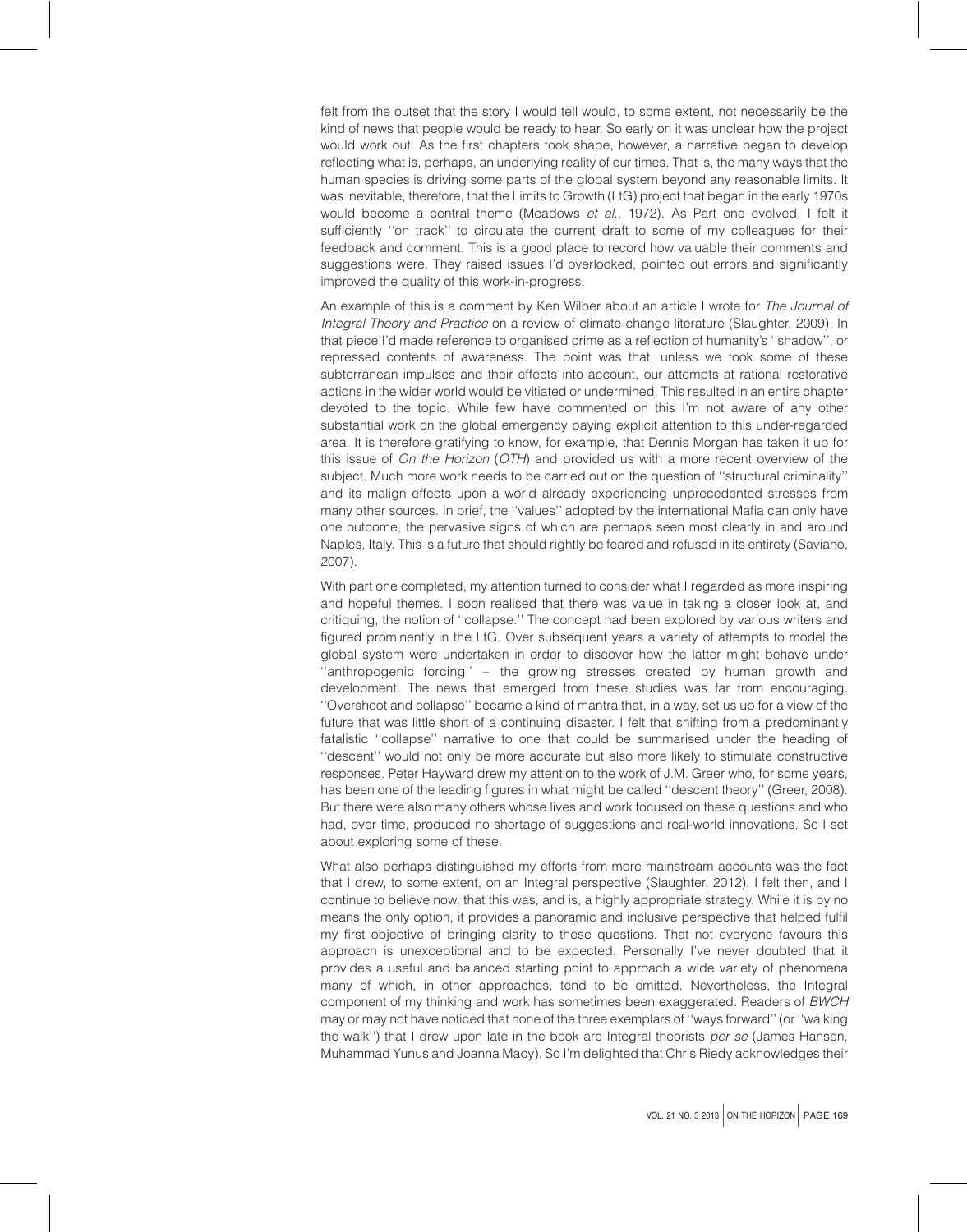very specific significance in his paper. They provide a number of productive answers to questions about transcending negativity and becoming both constructive and empowered. These issues are addressed in several of the contributions to this special issue, so I'll add a brief biographical note that is relevant here.

During my early years at Lancaster University I was invited to a teachers' centre in Wolverhampton, situated in the UK's industrial Midlands. A group of teachers had started a project on futures but had ended up feeling somewhat deflated or depressed. So far as I can recall, I'd not yet encountered Fred Polak's seminal work on the social implications of futures images (Polak, 1961). But after reflecting on the issues presented to me I developed a couple of exercises dealing with optimism and pessimism. What I realised at that time has remained with me ever since. That is, that optimism and pessimism are both inherently ambiguous. It is simply not the case that people are necessarily depressed by negative images of futures or stimulated by positive ones. Everything depends on what happens next, on what resources are brought to bear and, specifically, what level and kinds of futures literacy are available to assist and support them (Slaughter, 1991). I suppose I may not be typical (since I've had more time and resources than most to think/feel this through) but I actually find negative images of futures powerfully motivating. Perhaps I subconsciously attempted to demonstrate that in this in the book.

That said, my view of the human prospect has certainly moved further towards the pessimistic pole as compared with only a few years ago. The reasons for this are various but include the following:

- It has become ever more obvious how large corporations have, in the main, become increasingly powerful and remain committed to unsustainable growth for short term gains on behalf of a tiny minority.
- <sup>B</sup> Many conflicts are arising or being exacerbated by the collision of these special interests with the realities of resource scarcity and climate change dilemmas. This is not a viable way forward.
- **B** The long-term effects of "wild globalisation" continue to generate suffering and inequality within and between nations. China's vandalised environment demonstrates some of the consequences of rapid and careless over-development.
- **B** There is still no effective international or structure or process in place that can facilitate the emergence of global governance. This is particularly clear in the continuing failure to address (let alone resolve) the fundamental causes of the global financial crisis.
- **B** Educational institutions worldwide continue to ignore or avoid educating for challenging and uncertain futures. Advanced courses on Futures and Foresight remain extremely rare. Hence social foresight remains a distant dream far removed from effective implementation.
- **F** Technology is often put forward as a solution to many issues, particularly in the USA. But the fact remains that high tech coupled with inadequate values leads rapidly to dysfunctional and Dystopian outcomes (Lanier, 2013).
- **Finally, denial, repression and avoidance remain common responses to global issues. As** a result, powerful signals from the global system continue to be widely ignored. Mass media collude in this process of widespread mystification and ''not knowing.''

I will comment here only on the last point. It was driven home when I saw a recent documentary about ''Superstorm Sandy.'' The program outlined the way that two weather systems collided off of the north-east coast of the USA. At one point, and one point only, a very brief mention was made of the fact that increased temperatures had ramped up the ferocity of the storm that flooded parts of New York and left some of its suburbs looking like war zones. I realised that a clear and obvious chance to link human responsibility for global warming with increasingly destructive storms had been set aside and lost. Somewhere in an editorial meeting the decision had been made to under-play that key factor so that, when the program was aired, it was very easily missed. Taken in isolation the stifling of this particular ''signal'' may not appear significant. What is does do is to help to explain why the human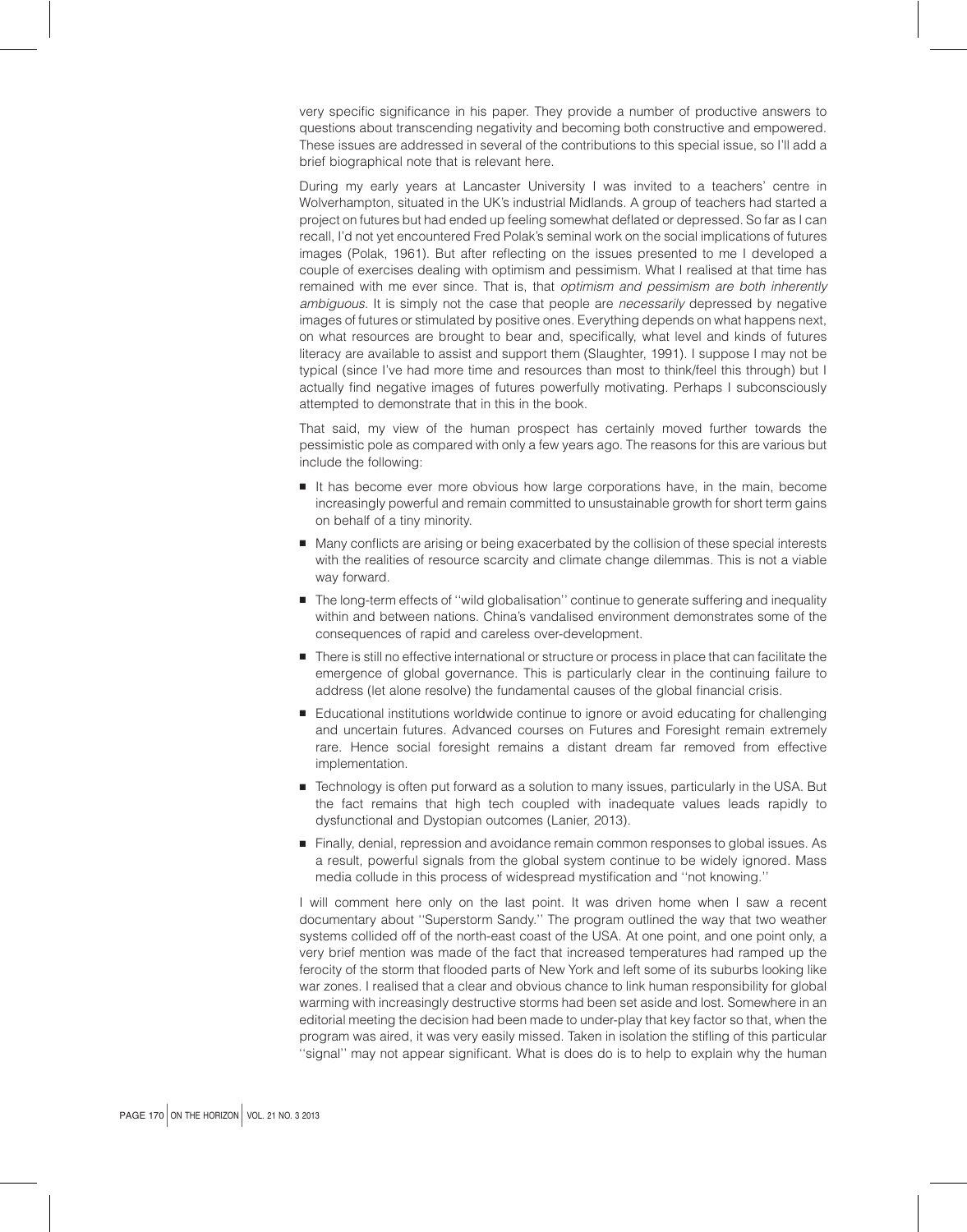outlook continues to deteriorate. The dominance of the mass media by corporate interests means that they dampen down, dilute or simply ignore this kind of crucial feedback information that is essential for motivation for change to develop and social learning to occur.

I'm not going to comment on all the contributions to this special issue. But I will summarise my view of some of the most valuable suggestions further work that have been put forward. To begin with, a couple of the papers raise questions about what might constitute effective communication about global issues. Breaux, for example, puts forward some useful guidelines for affective communication with broader constituencies that deserve to be taken seriously while Collins briefly outlines her view of the need to ''accentuate the positive.'' Heinonen contributes an argument that parallels and supports much of what was written in BWCH, reviews some possible responses and concludes that progressive ideas may be an ''infinite resource.''

Floyd's paper draws our attention to the role of particular forms of energy (especially oil and gas) in helping to shape what is possible in any society. This is something I'd not really considered when, late in the book, I developed an argument around the positive implications of advanced awareness in concert with advanced technology. I still think that visioning work along those lines has great potential to help people see distant futures in more positive terms and, in so doing, help them escape from the ''prison'' of an over-determined present. But Floyd's argument is a beautifully nuanced demonstration of the need to check one's assumptions and to relate them back to factors one may have not seen earlier on. It's a fine demonstration of how a discourse around these issues can develop and grow – how to be properly critical and constructive at the same time.

Hines' paper on long-term value changes draws on his analysis of some 20 different values systems that, overall, offer both hope and raise concerns. He poses a number of key questions that can be used to frame and carry forward future work. On ''global issues,'' will post-modern actors in currently affluent nations be capable of effective action? Will consumers in the currently rapidly developing nations be willing or able to moderate consumption and growth? Will those described as ''integrals'' gain sufficiently in number and influence to be effective? From these questions he sets out a research agenda that I very much hope will be taken up, further developed and applied. Both he and Riedy draw attention to the fact that assumptions about the assumed effectiveness of ''late stage'' human development need to be much more rigorously examined.

Riedy's contribution to this special issue of OTH is a highlight of the collection that deserves careful and sustained attention. His theme is centred on exploring the notion of what the ''waking up'' metaphor might mean and how it can be operationalised in practice. As he notes: ''simply hoping for an awakening is not enough. We need to actively explore and prospect for realistic pathways towards positive futures.'' Further, he writes of the need to ''move from an idealised normative view of awakening to a realistic, empirical investigation . . . '' His paper sets out what he calls ''seven signals of awakening'' which he employs as a ''preliminary environmental scanning framework.'' This is exciting and innovative work. It may well constitute a new chapter in the developing story of how humanity can respond to new levels of hazard and risk without losing its aspirations and hopes for a better world.

Near the end of the piece, Riedy sounds a note of caution, i.e. that it is ''surprisingly difficult to identify inspiring visions of positive futures that have gained widespread traction.'' Overall, however, the paper introduces a research agenda for ''exploring the nature and trajectories of awakening.'' Finally, he has a couple of radically constructive suggestions for practitioners. First, that they can ''work to strengthen the signals'' that he and others have identified. Second, that currently disparate initiatives can be brought together ''under a common banner,'' perhaps constituting ''an awakening movement.'' These suggestions are of enormous value and I hope that they will similarly be critiqued, expanded, further developed and applied in a range of ways and in different contexts.

Overall these contributions to the special issue of OTH more than fulfil the goal of commenting on and, in some cases, extending the core concerns of BWCH. Reading and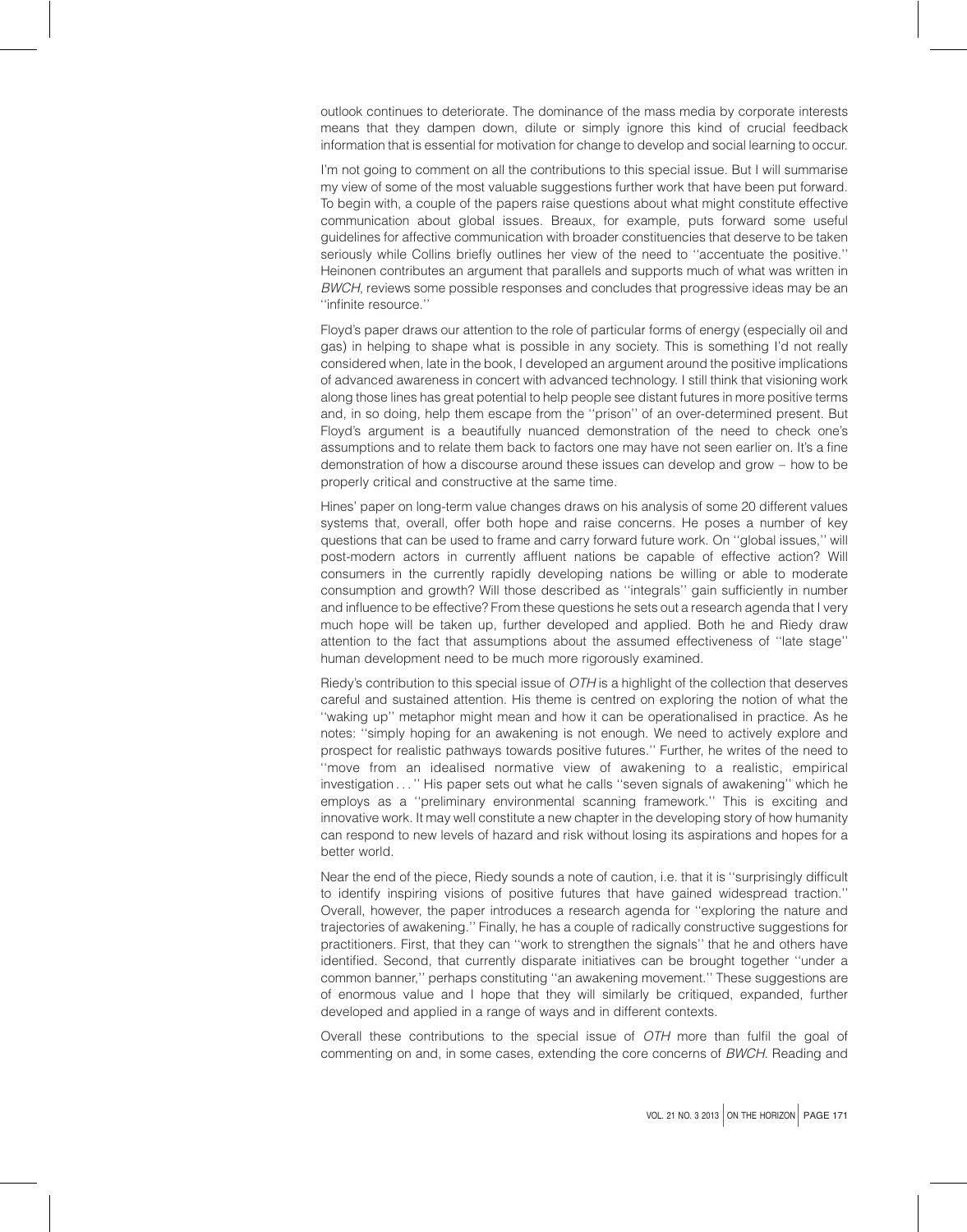interpreting the signals of global change is, in itself, a huge and challenging task. To communicate an evolving understanding about what they mean and, further, what should be done and by whom, is more challenging still. No one in their right minds could imagine that any one individual would be able to carry out more than a fraction of that task alone. On the other hand, a widening group of self-critical, open and dedicated workers in a range of related fields can and should carry these agendas – and the practical developments that spring from them – forward.

The ''awakening movement'' referred to by Riedy powerfully resonates with a related notion that has been with me for a while. That is a view of the steady and irreversible emergence of a mainstream project to secure the future of humanity. It goes beyond what I regard as a somewhat naïve and over-optimistic view advanced by some that the current plethora of NGOs can act as a unified force for change (e.g. Hawken, 2007). Currently they seem to me to be too diverse and culturally marginalised to have anything like the required transformative effect. The ''project'' I have in mind is inspired and driven by diverse actors, organisations and means – many of them from mainstream institutions such as universities, banks, the legal system and so on. It begins, perhaps, with the realisation that the deep myths that drove humanity into this unprecedented ''mega crisis'' or ''global emergency'' have run their course and are now exhausted. As the evidence becomes unavoidable, a much wider appreciation emerges of the fact that the ''wake-up call'' confronting humanity is reality-based. It is not a figment of the imagination, nor will it disappear any time soon. Rather, it reflects a structural reality – or series of them – that are permanently re-aligning the terms of our species' tenure on this planet.

Central to an understanding of that process may be the rehabilitation and broad acceptance of the conclusions of the Limits to Growth project that emerged over its 40-year span. The very same project that was pilloried and abused, portrayed as ''ideology,'' as unreasonable, threatening and extreme. Perverse valuations of this kind flow from powerfully embedded human and cultural defences that need to be named, exposed and set aside. Similarly, it is increasingly obvious that it is the industrial corporatised view of reality with its denial of limits, its extreme anthropocentricism, its unbridled commitment to consumption, growth and over-development that needs to be retired. Beyond this greater efforts certainly need to be invested in developing, and investing greater meaning and significance, in positive and compelling images of possible futures. Much of the substance and inspiration required to support such work is not new but was given to us by forward-looking pioneers some years ago (Macy, 1983; Jungk and Mullert, 1987).

If the BWCH and the papers presented here can play even a small part in the process of waking up and taking species responsibility then we can all breathe a little easier. We can look our kids in the eye and know that they know we did what we could as well as we could.

It is, after all, their future and that of future generations that we are defending.

#### **References**

Greer, J.M. (2008), The Long Descent, New Society Publishers, Gabriola Island, BC.

Hawken, P. (2007), Blessed Unrest, Viking Press, New York, NY.

Jungk, R. and Mullert, N. (1987), Futures Workshops, Institute for Social Inventions, London.

Leach, E. (1967), A Runaway World, BBC Publications, London.

Lanier, J. (2013), Who Owns the Future?, Penguin, London.

Macy, J. (1983), Despair and Personal Power in the Nuclear Age, New Society Publications, Philadelphia, PA.

Meadows, D.H., Meadows, D.L., Randers, J. and Behrens, W.W. III (1972), The Limits to Growth, Universe Books, New York, NY.

Polak, F. (1961), The Image of the Future, Oceana, New York, NY, translated by Boulding, E..

Saviano, R. (2007), Gomorrah: Italy's Other Mafia, Macmillan, London.